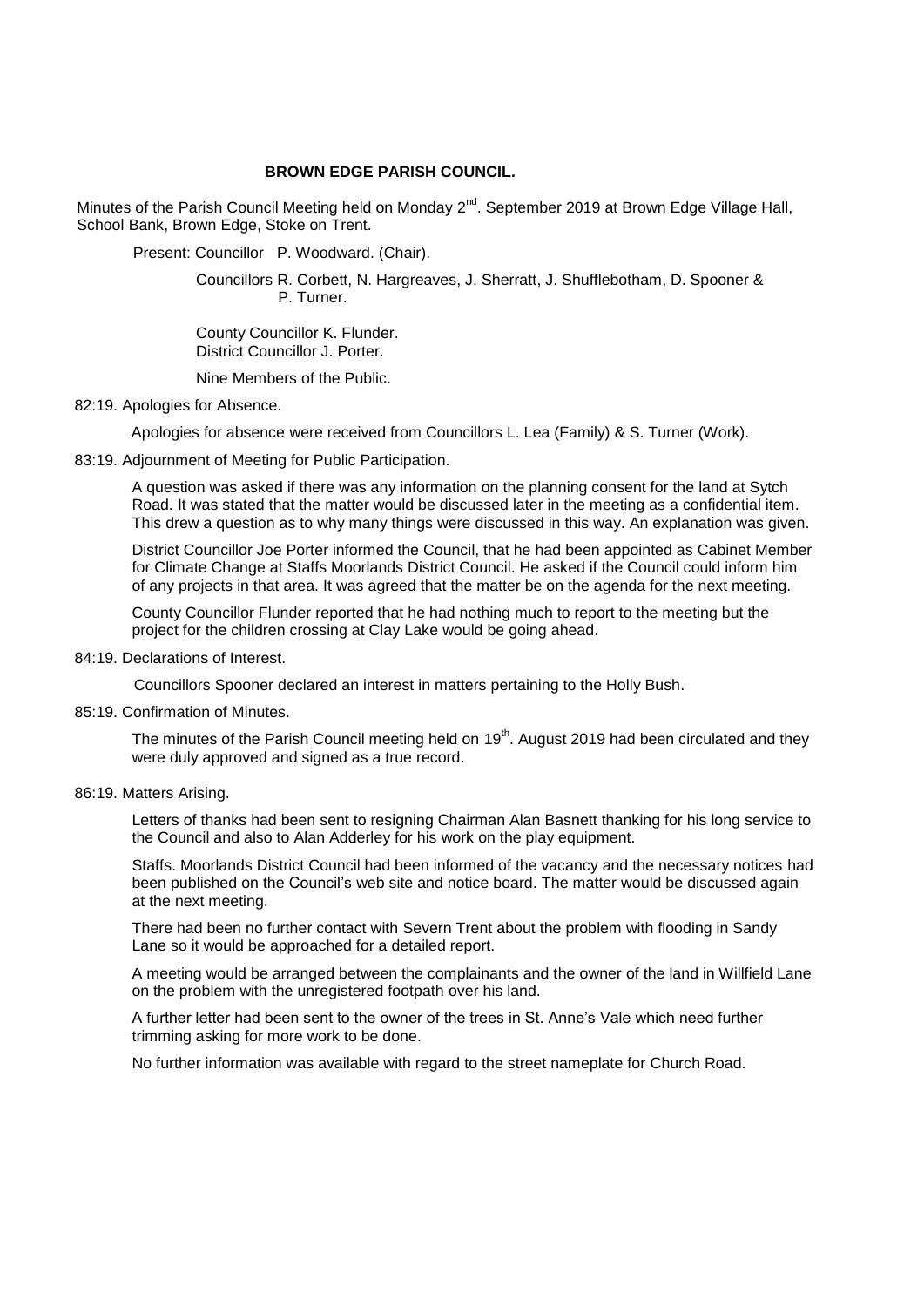#### 87:19. Other Matters for Discussion.

Councillor Corbett had offered his services to help with the Council's website. These were gratefully accepted.

With regard to a new regime for the Council being devoid of Committees, this matter was deferred until the next meeting.

County Councillor Flunder reported he had met with County Council representatives, on site regarding the potholes in Fiddlers Bank. It was reported that next day the main large pothole in Fiddlers Bank had been repaired but the remaining holes were not attended to as the vehicle could not traverse the road.

Damage to a manhole cover in Sytch Road was to be reported to Staffs. County Council.

A discussion took place on cars parking on grass verges in Breach Road which curtailed the mowing of the grass by the Council's contractor. It was agreed to take no action.

A complaint had been received regarding an overgrown public footpath below the allotment area in Tongue Lane, It was agreed to ask the Council's contractor to attend to the matter.

It also reported that a large tree at The Spout House, Sandy Lane appeared to be showing signs of infection. This to be reported to Staffs. Moorlands District Council's Tree Officer.

A collapsing stone wall adjacent to the pavement in Church Road was to be reported to the owners, Staffs. County Council.

#### 88:19. Reports & Actions.

The Cemetery Recorder reported that there had been one scattering of ashes fee.

The Neighbourhood Plan Committee Chairman had forwarded a report that contact had been made with AECOM and was now awaiting it to get back to inform us what was needed to be done.

89:19. Planning.

The following planning applications were discussed and it was agreed to forward no objections, subject to normal planning quidelines, to:

 SMD/2019/0520 One & Half Storey Side Extension, Single Storey Rear Extension & Adding Porch to Front at 25 Lea Vista, High Lane, Brown Edge.

 SMD/2019/0482 Proposed New Detahced Dwelling within Domestic Curtilage at Fair View, Bank End, Brown Edge.

There were no objections to this application in principle but concern was expressed about the shared drive and availability of sufficient parking.

## 90:19. Finance.

 The renewal Registration Fee had been sent to the Information Commission and a Certificate had been received.

The late payment of the 2018/2019 half invoice for the lengthsman scheme had been received. The V.A.T. refund from 2018/2019 had been applied for.

. Mention was made of the need to update the banking mandate with the Council's bank. The necessary forms would be obtained.

# 91:19 Orders for Payment.

It was agreed that the following items be paid:

| Adrian J. Mason.         | $\epsilon$ 80 – 00. Litter Picking Fee.              |
|--------------------------|------------------------------------------------------|
| N & J Tree Services Ltd. | £ $743 - 60$ . Maintenance Contract $-6^{th}$ . Cut. |